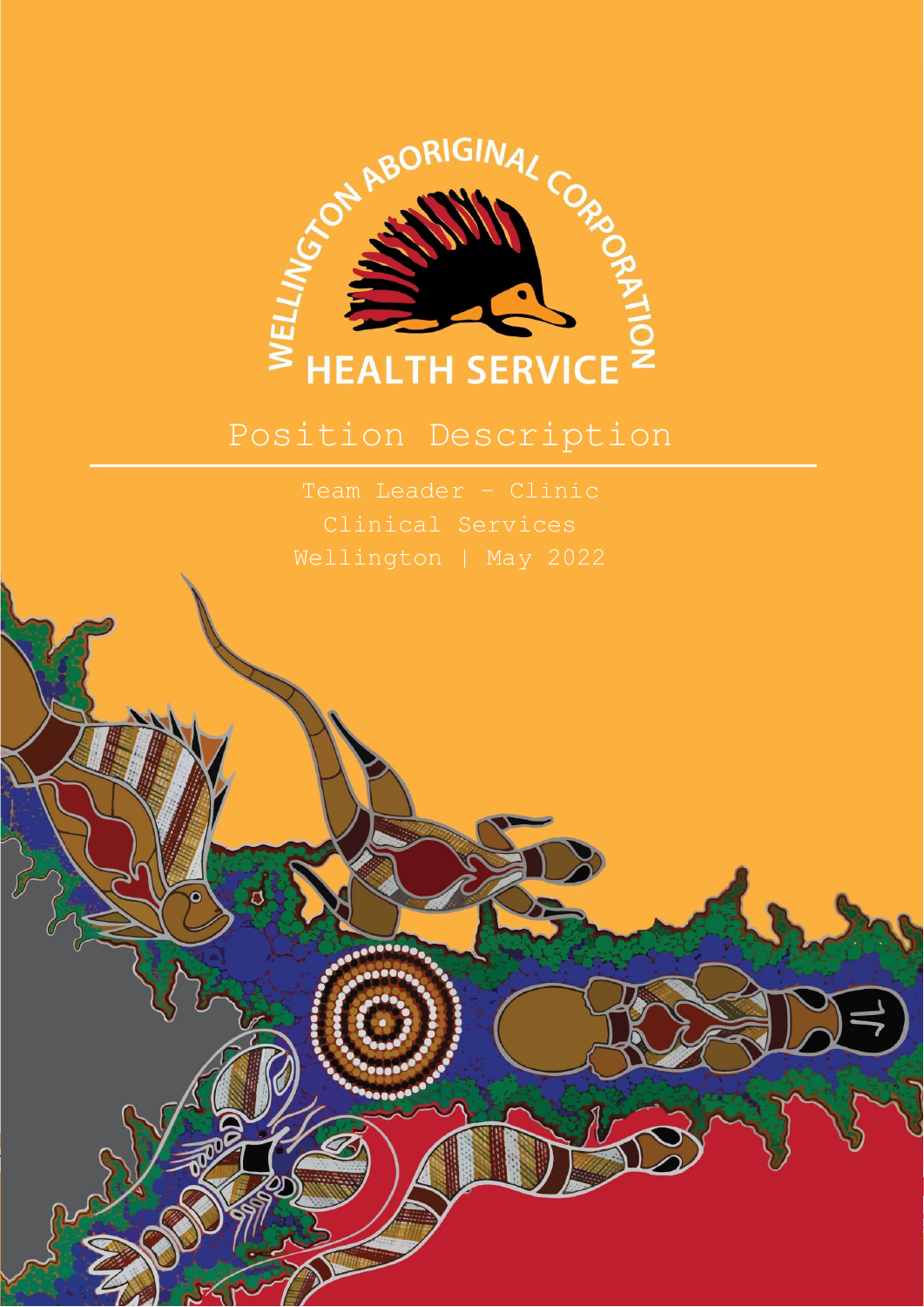## **POSITION TITLE**

## **Team Leader – Clinic** *Wellington Aboriginal Corporation Health Service*

## **LOCATION**

#### Wellington – various locations

## **POSITION DESCRIPTION**

The Clinic Team Leader role is an integral role in the clinic. The focus of the role is on providing direction to and managing a multi-disciplinary team to ensure the smooth running of the medical clinic.

The Clinic Team Leader reports directly to the Executive Manager – Clinical Service Western NSW.

## **KEY RESPONSIBILITIES OF THIS ROLE**

- Support the GPs, clinic services and specialist clinic programs on a day-to-day basis and ensure the sooth running of the clinic
- Lead the team to ensure our model of care improves patient outcomes and experience
- Maintain good relations with external providers including General Practices and other Aboriginal Medical Services and other organisations involved in clinical care of patients of WACHS
- Ensure all nursing clinical procedures are performed according to best practice
- Provide leadership, mentorship and support to clinic staff
- Be the responsible overseeing the infection control for the practice
- Be the responsible overseeing the 'Cold Chain' Management processes which includes the maintaining of Safe vaccine storage, refrigerator and /logger maintenance issues, correct procedures the Cold Chain Breach Protocol, reporting a Cold Chain Breach, Back up vaccine storage options and procedures. To be the nominated after hours contact for refrigerator failures
- Maintain up-to-date program and client records/files
- Accurately input client data into Communicare data base
- Maintain secure and accurate documentation of all files/records
- Monthly/annual activity and evaluation reports compiled as required
- Manage compliance of the WACHS Clinic with AGPAL Accreditation standards
- Communicates to all Clinic staff the vision for continuous improvement at WACHS
- Put in place systems and procedures that maintain AGPAL Accreditation standards for the clinic and identifies initiatives that improve health service delivery to clients
- Personally manage implementation of quality improvement initiatives within the WACHS Clinic

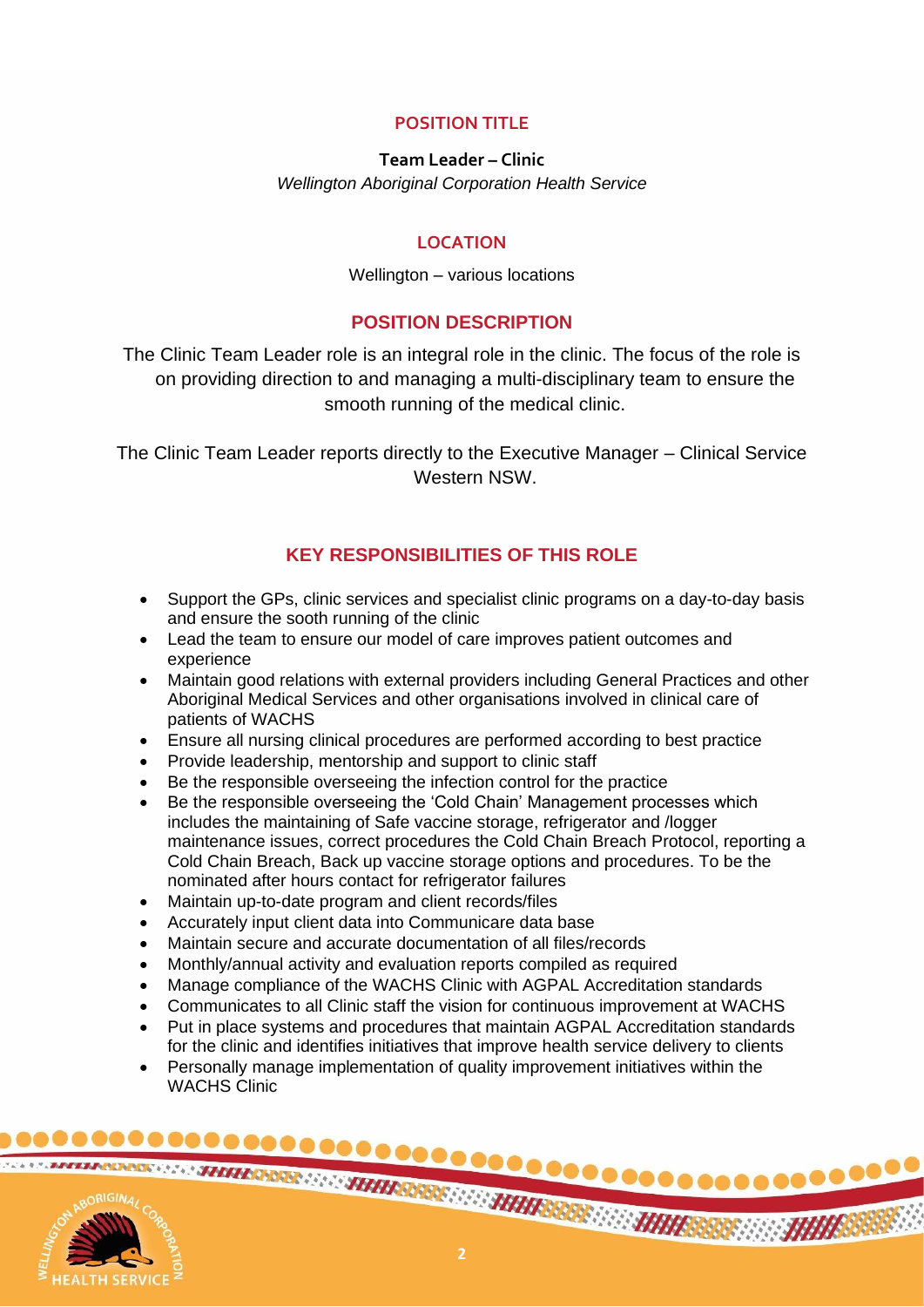- Understanding of EEO, WH&S, EAPS and Ethical works practices and the ability to implement and model these standards within the workplace
- Knowledge and understanding of the issues that impact on Aboriginal people and Aboriginal communities
- Previous experience working within a structured policy environment and the ability to implement and monitor staff compliance
- Support and lead recruitment processes within Team
- Demonstrated ability to establish effective internal and external workplace relationships

## **SKILLS AND EXPERIENCE REQUIRED**

#### **Essential Criteria**

- Diploma of Practice Management or Equivalent in Healthcare
- Previous experience in providing health services to Aboriginal communities and a thorough working knowledge of health issues impacting on Aboriginal & Torres Strait Islander people
- Demonstrated high level management experience incorporating staff supervision and staff training
- Willingness to undertake professional training
- Demonstrated high standard of interpersonal and communication skills
- Well-developed organisational and time management skills.
- Demonstrated ability to work individually and as part of a team
- Awareness of and sensitivity to Aboriginal culture and history, and current issues affecting the lives of Aboriginal people
- Display an understanding of the individuals rights to determine their own path in life
- Working with Children and Criminal Record check clearances and a current NSW Drivers Licence

#### **WHO WE ARE**

Wellington Aboriginal Corporation Health Service (WACHS) aims to empower targeted Aboriginal and Torres Strait Islander people to take control of their individual, family and community health and wellbeing needs through the community-controlled model. Our main services are located in Wellington, Dubbo, Moree, Western Sydney, Penrith, Nepean Blue Mountains, and we provide outreach services to other towns and communities through our regional programs

**3**<br>3<br>3 We are an Aboriginal Community Controlled Health Service offering Primary Health Care Services and an Integrated Care program, as well as a number of specialist clinical staff and AHW's, a Specialist Programs Unit incorporating Social & Emotional Wellbeing, Child & Family Support, Drug & Alcohol, Aboriginal Family Health, Aboriginal Local Support, a Healthy for Life (H4L) Program, Maternal & Child Health Worker, Aboriginal Health Workers, Youth Health Worker and Dietitian targeting Maternal & Child Health and Chronic Diseases, regional programs including Australian Nurse Family Partnership Program, Aboriginal Children's Therapy Team, Tackling Indigenous Smoking Program. Our staff are supported<br>by an Executive Management, Team located across our service areas. by an Executive Management Team located across our service areas.